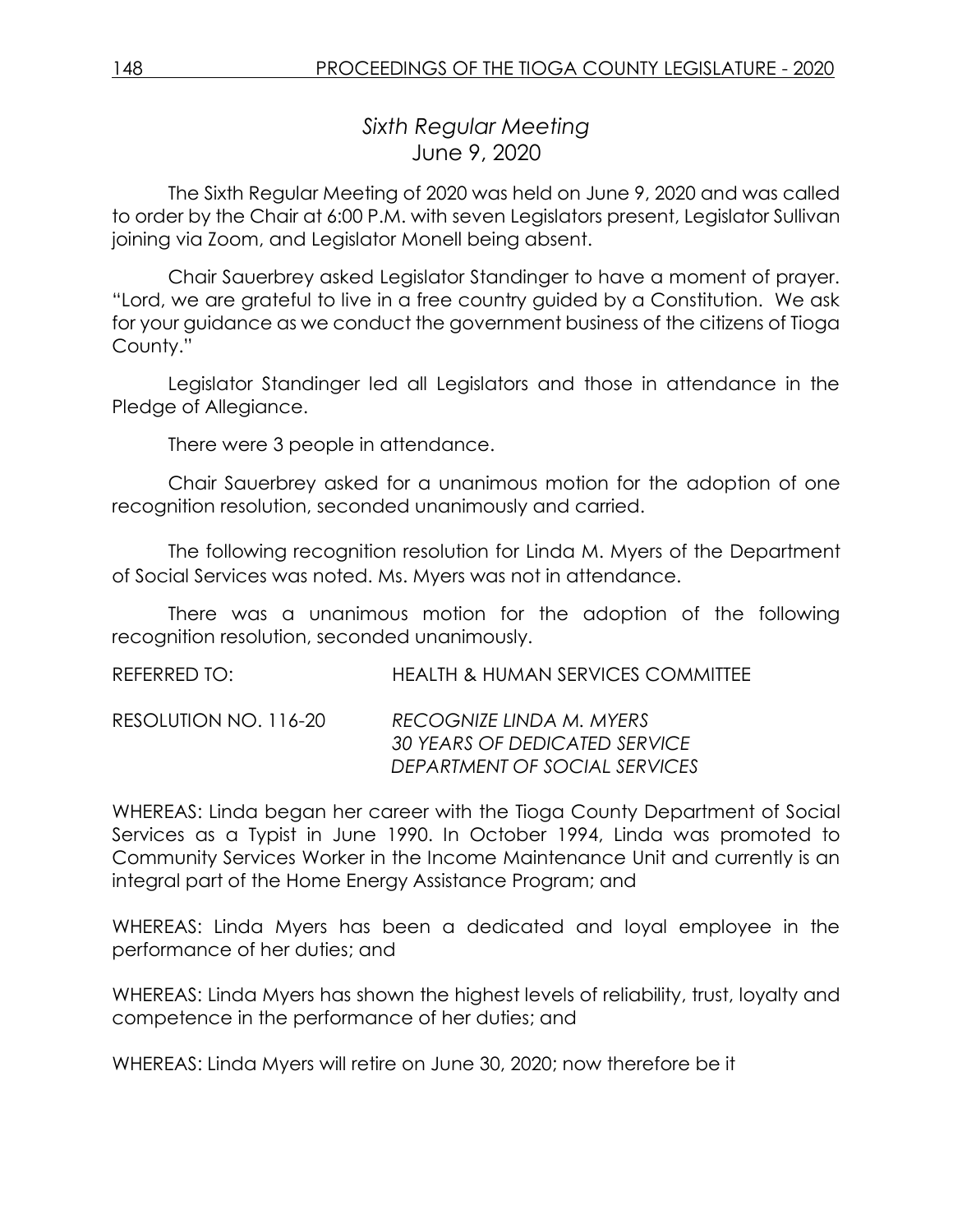RESOLVED: That the Tioga County Legislature, on its own behalf, as well as on behalf of the citizens of Tioga County, express sincere gratitude to Linda Myers for her thirty years of dedicated and loyal service to the Tioga County Department of Social Services and its most vulnerable citizens; and be it further

RESOLVED: That this resolution be spread upon the minutes of this meeting and a certified copy be presented to this loyal, dedicated and outstanding employee, Linda M. Myers.

ROLL CALL VOTE

Unanimously Yes – Legislators Standinger, Sullivan, Weston, Balliet, Hollenbeck, Mullen, Roberts, and Sauerbrey.

No – None.

Absent – Legislator Monell.

RESOLUTION ADOPTED UNANIMOUSLY.

There was no privilege of the floor.

Legislator Roberts made a motion to approve the minutes of May 12, 2020, seconded by Legislator Weston and carried.

Chair Sauerbrey stated that all Legislative Committees met this month and the minutes are or will be on file with the Clerk of the Legislature.

Legislator Hollenbeck moved for the adoption of the following resolution, seconded by Legislator Mullen.

| REFERRED TO: I        | LEGISLATIVE WORKSESSION            |
|-----------------------|------------------------------------|
| RESOLUTION NO. 117-20 | <b>RE-APPOINT DIRECTOR</b>         |
|                       | SOIL & WATER CONSERVATION DISTRICT |

WHEREAS: Mark Kwiatkowski, Pomona Grange Representative to the Tioga County Soil and Water Conservation District has agreed to serve another term; and

WHEREAS: The Pomona Grange has recommended Mark Kwiatkowski, farm operator in Owego to fill said new term; therefore be it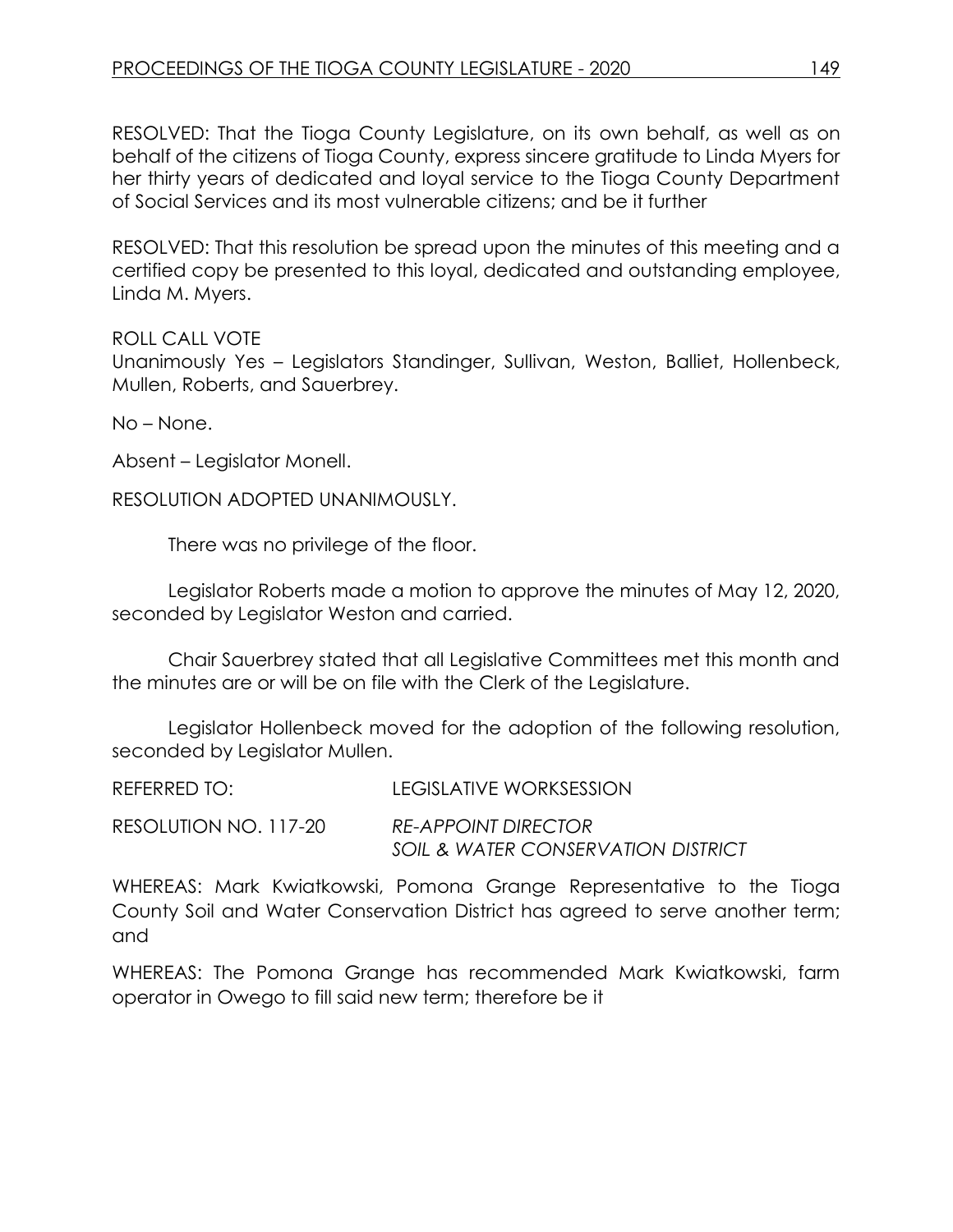RESOLVED: That Mark Kwiatkowski is hereby re-appointed the Pomona Grange Representative to the Tioga County Soil and Water Conservation District retroactive to April 1, 2020 and ending March 31, 2023.

ROLL CALL VOTE Yes – Legislators Standinger, Sullivan, Weston, Balliet, Hollenbeck, Mullen, Roberts, and Sauerbrey.

No – None.

Absent – Legislator Monell.

RESOLUTION ADOPTED.

Legislator Weston moved for the adoption of the following resolution, seconded by Legislator Hollenbeck.

| <b>REFERRED TO:</b>   | <b>LEGISLATIVE WORKSESSION</b><br>FINANCE/LEGAL COMMITTEE                                                                                                                                                                                     |
|-----------------------|-----------------------------------------------------------------------------------------------------------------------------------------------------------------------------------------------------------------------------------------------|
| RESOLUTION NO. 118-20 | RESOLUTION OF THE LEGISLATURE OF TIOGA<br>COUNTY AMENDING RESOLUTION 184-17 TO<br>EXTEND IMPOSITION OF AN ADDITIONAL ONE<br>PERCENT RATE OF SALES AND COMPENSATING<br>USE TAX FOR A PERIOD OF THREE YEARS THROUGH<br><b>NOVEMBER 30, 2023</b> |

WHEREAS: By Resolution 231-15, the Tioga County Legislature imposed in this county and decreed there shall be paid all of the sales and compensating use taxes described in Article Twenty-nine of the New York State Law as authorized by subdivision (a) of section twelve hundred ten of the Tax Law, at the rate of three percent. In addition to those taxes imposed at the rate of three percent, Resolution 231-15 imposed in this county and decreed there shall be paid such sales and compensating use taxes at the additional rate of one percent through November 30, 2017; and

WHEREAS: By Resolution 184-17, the Tioga County Legislature amended Resolution 231-15 imposed in this county and decreed there shall be paid such sales and compensating use taxes at the additional rate of one percent through November 30, 2020; and

WHEREAS: Item VV of Subpart C of Part XXX of Chapter 58 of the Laws of 2020 authorized Tioga County to impose its additional one percent rate of sales and compensating use taxes through November 30, 2023; and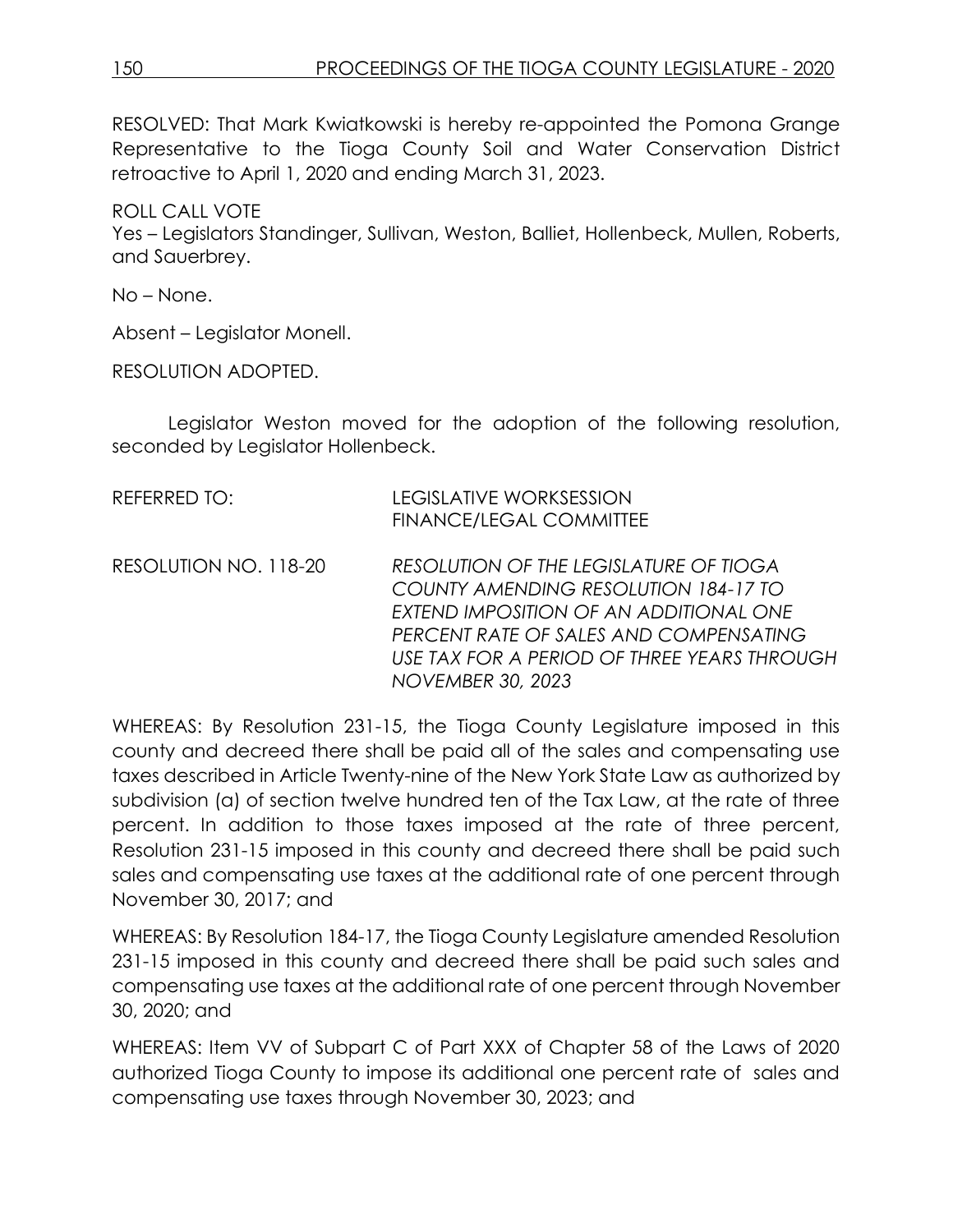WHEREAS: The Tioga County Legislature wishes to amend Resolution 231-15, as amended by Resolution 184-17, to impose the additional one percent of sales and compensating use taxes for a period of three additional years through November 30, 2023; therefore be it

RESOLVED: By the Legislature of Tioga County, that Section One of Resolution 231- 15, as amended by Resolution 184-17, shall be amended to read as follows:

**"SECTION 1:** Imposition of general sales and compensating use taxes. There are hereby imposed in this county and there shall be paid all of the sales and compensating use taxes described in Article Twenty-nine of the New York Tax Law as authorized by subdivision (a) of section twelve hundred ten of the Tax Law, at the rate of three percent. In addition to those taxes imposed at the rate of three percent, there are hereby imposed in this county and there shall be paid such sales and compensating use taxes at the additional rate of one percent for the period commencing December 1, 2015, and ending November 30, 2023"; and be it further

RESOLVED: That this enactment shall take effect December 1, 2020.

ROLL CALL VOTE

Yes – Legislators Standinger, Sullivan, Weston, Balliet, Hollenbeck, Mullen, Roberts, and Sauerbrey.

No – None.

Absent – Legislator Monell.

RESOLUTION ADOPTED.

Legislator Mullen moved for the adoption of the following resolution, seconded by Legislator Hollenbeck.

| REFERRED TO:          | <b>PUBLIC SAFETY COMMITTEE</b><br>FINANCE/LEGAL COMMITTEE                                   |
|-----------------------|---------------------------------------------------------------------------------------------|
| RESOLUTION NO. 119-20 | AUTHORIZATION TO CONTRACT<br>WITH NYSTEC - RADIO CONSULTING<br>STATE INTEROPERABLE 18 GRANT |

WHEREAS: The Tioga County Office of Emergency Services has a need to upgrade and replace its current radio communications system due to poor performance issues; and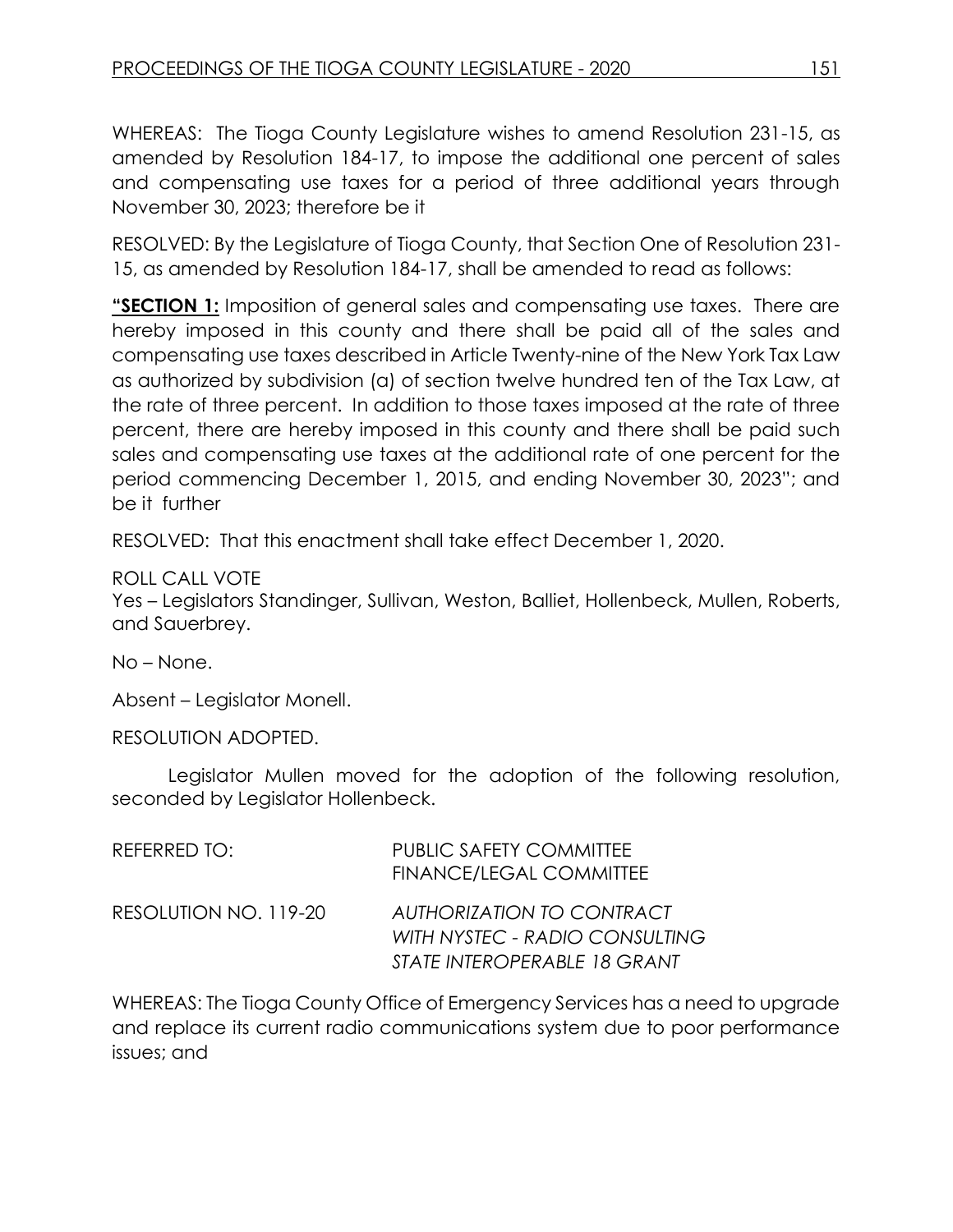WHEREAS: The Director of Emergency Services would like to contract with NYSTEC at a cost of \$49,992.18 for the period June 1, 2020 through December 31, 2020; and

WHEREAS: NYSTEC is listed on the Office of General Services Administration contract; and

WHEREAS: There are sufficient funds in account A3415.540140 IO18F (contracted services) State Interoperable Grant18 Radio & Equipment; therefore be it

RESOLVED: That the Chair of the County Legislature is authorized to execute a contract between Tioga County and NYSTEC upon review by the County Attorney.

ROLL CALL VOTE Yes – Legislators Standinger, Sullivan, Weston, Balliet, Hollenbeck, Mullen, Roberts, and Sauerbrey.

No – None.

Absent – Legislator Monell.

RESOLUTION ADOPTED.

Legislator Roberts moved for the adoption of the following resolution, seconded by Legislator Standinger.

REFERRED TO: PUBLIC WORKS COMMITTEE RESOLUTION NO. 120-20 *AWARD BRIDGE PREVENTATIVE MAINTENANCE PHASE VI PIN 9754.30 CONSTRUCTION CONTRACT*

WHEREAS: Tioga County was awarded funding for this project through NYSDOT; and

WHEREAS: Funding is available for this portion of the project; and

WHEREAS: The Commissioner of Public Works received sealed bids on May 29, 2020 and the bid results were as follows:

| R. DeVincentis Construction, Inc. | \$169,000.00 |
|-----------------------------------|--------------|
| Economy Paving                    | \$366,000.00 |
| Bothar Construction               | \$217,791.00 |

And;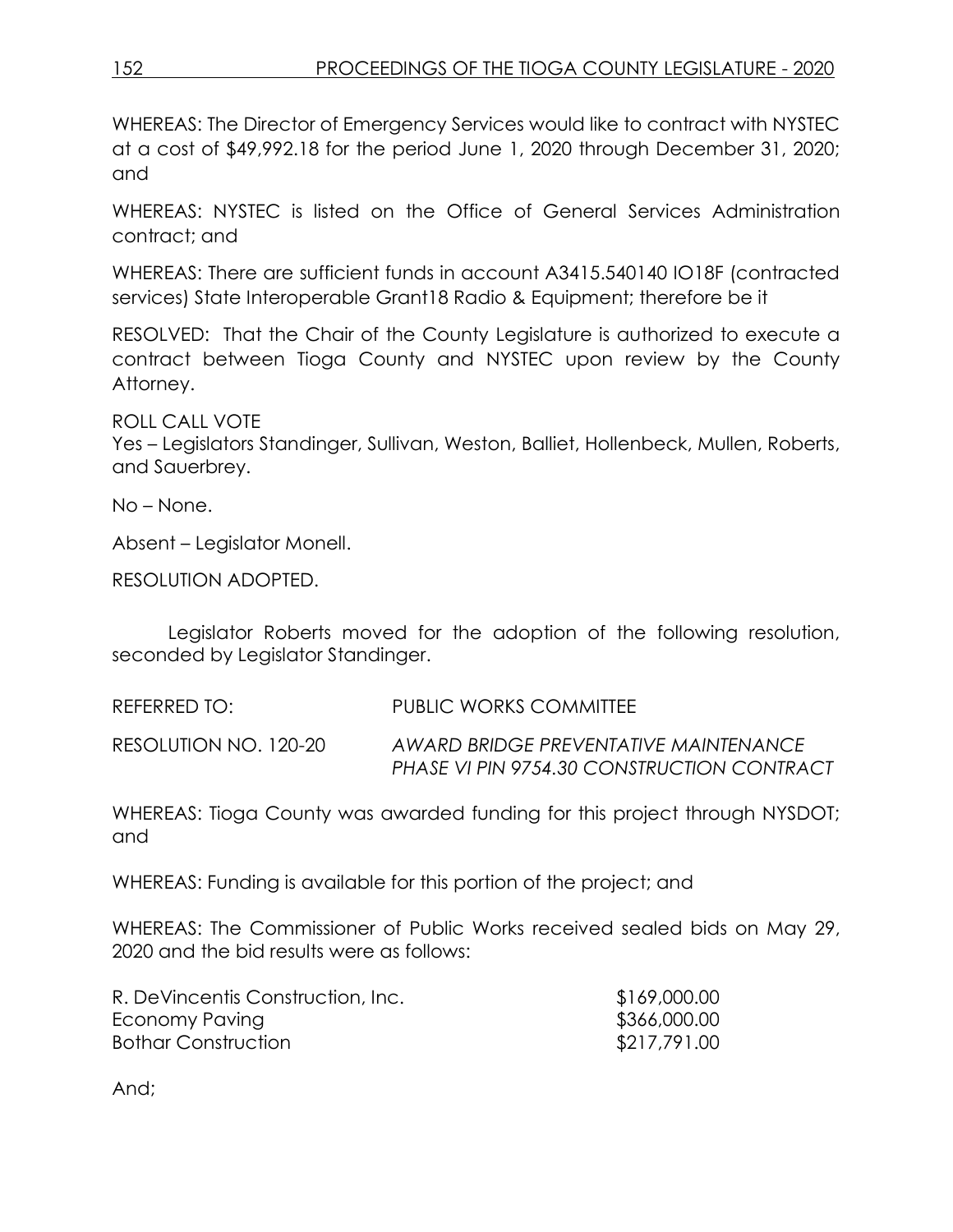WHEREAS: Tioga County has completed the review of the bids and finds the low bidder R. DeVincentis Construction, Inc. meets all of the qualifications of the bid specifications; therefore be it

RESOLVED: That the Tioga County Legislature authorize awarding the bid to R. DeVincentis Construction, Inc., not to exceed \$169,000.00 to be paid out of the following account: D5110.540050 – Bridge Projects.

ROLL CALL VOTE Yes – Legislators Standinger, Sullivan, Weston, Balliet, Hollenbeck, Mullen, Roberts, and Sauerbrey.

No – None.

Absent – Legislator Monell.

RESOLUTION ADOPTED.

Legislator Hollenbeck moved for the adoption of the following resolution, seconded by Legislator Mullen.

| REFERRED TO: I        | PERSONNEL COMMITTEE                                                                                                 |
|-----------------------|---------------------------------------------------------------------------------------------------------------------|
| RESOLUTION NO. 121-20 | AMEND RESOLUTION 91-20 TO AUTHORIZE<br>CONTRACT WITH TRIAD GROUP FOR WORKERS'<br><b>COMPENSATION ADMINISTRATION</b> |

WHEREAS: Resolution 91-20 authorized a three year contract with Triad Group to be the third-party administrator for the Tioga County Self-Insurance Plan for the period of May 1, 2020 through April 30, 2023; and

WHEREAS: Triad required additional time to transition the claims from UMR Risk Management due to a change in UMR's data format; therefore be it

RESOLVED: That Resolution 91-20 is amended to reflect that the contract with Triad Group will be for the period of June 1, 2020 through May 31, 2023; and be it further

RESOLVED: That the remainder of Resolution 91-20 shall remain unchanged.

ROLL CALL VOTE

Yes – Legislators Standinger, Sullivan, Weston, Balliet, Hollenbeck, Mullen, Roberts, and Sauerbrey.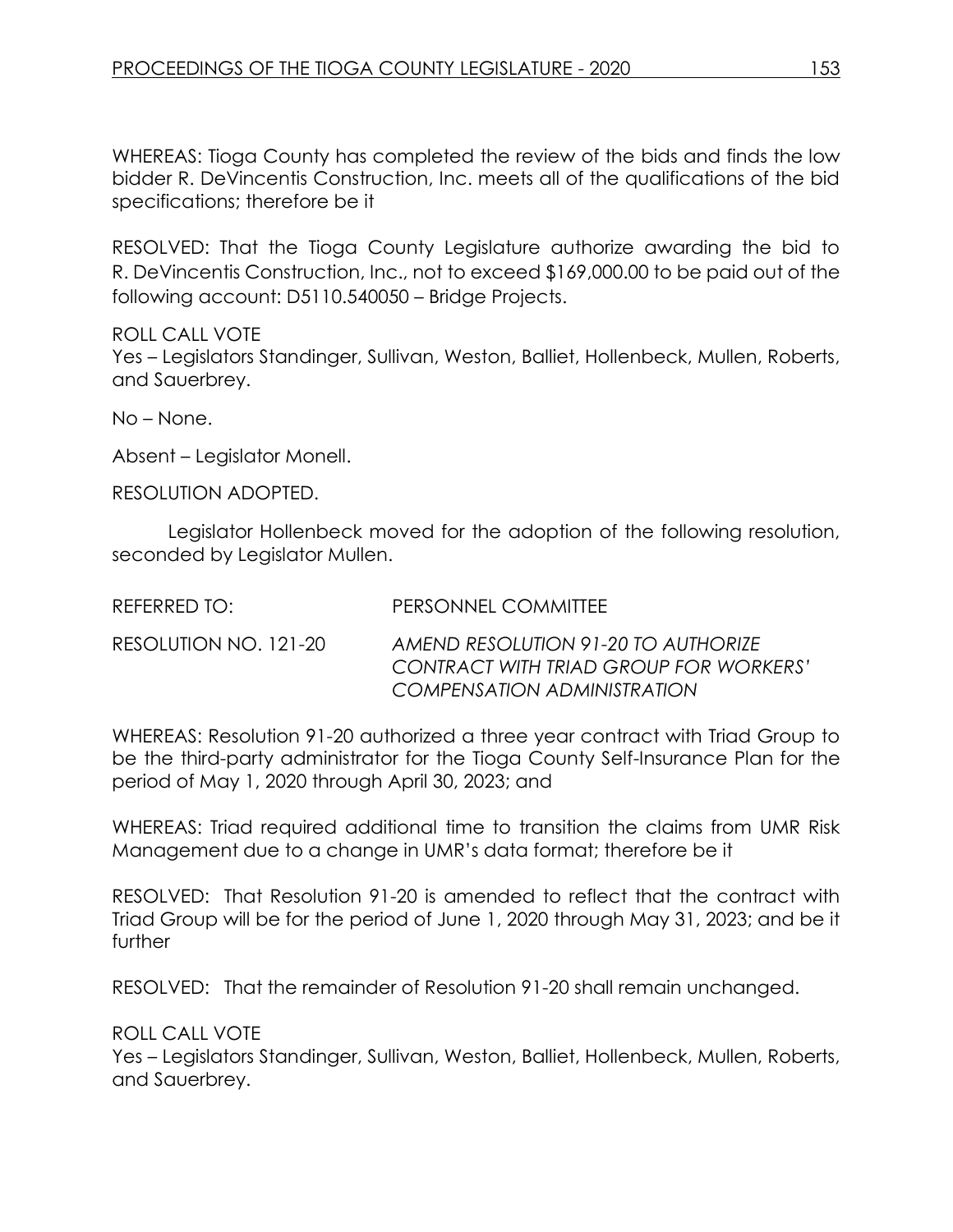No – None.

Absent – Legislator Monell.

RESOLUTION ADOPTED.

Legislator Standinger moved for the adoption of the following resolution, seconded by Legislator Sullivan.

REFERRED TO: HEALTH & HUMAN SERVICES COMMITTEE RESOLUTION NO. 122-20 *RE-AUTHORIZE CONTRACT WITH ACARA TIOGA CAREER CENTER*

WHEREAS: Broome & Tioga Counties, in partnership through the Broome/Tioga Workforce Development Board, provides for the delivery of employment and training services under the Workforce Innovation Opportunity Act 2015; and

WHEREAS: The Tioga Career Center continues to have a need for a Resource Room Clerk to assist individuals in the Career Center's Resource Room with operation of computers and various computer programs, to instruct clients on how to use NYS Dept of Labor job site, and to assist clients in accessing employment opportunities, and to assist Workforce staff and businesses in maintaining current job listings; and

WHEREAS: Acara is able to provide such services for the Tioga Career Center, from July 1, 2020 to June 30, 2021, and said contract is to be funded entirely by the Workforce Innovation Opportunity Act; and

WHEREAS: The funds necessary for said contract are included in the WIOA PY 2020 Budget under the WIOA Grant; and

WHEREAS: The Supervisor of the Tioga Career Center is authorized to enter into such contract as indicated; and

WHEREAS: Said contract would provide for compensation at the bill rate of \$15.10 per hour from 7/1/20-12/30/20, and \$16.00 per hour from 12/31/20-6/30/21 at a maximum of 25 hours per week; therefore be it

RESOLVED: That the Tioga County Legislature authorize the Supervisor of Tioga Career Center to enter into a contract, upon approval by the County Attorney, with Acara at the above bill rate(s) effective July 1, 2020 through June 30, 2021.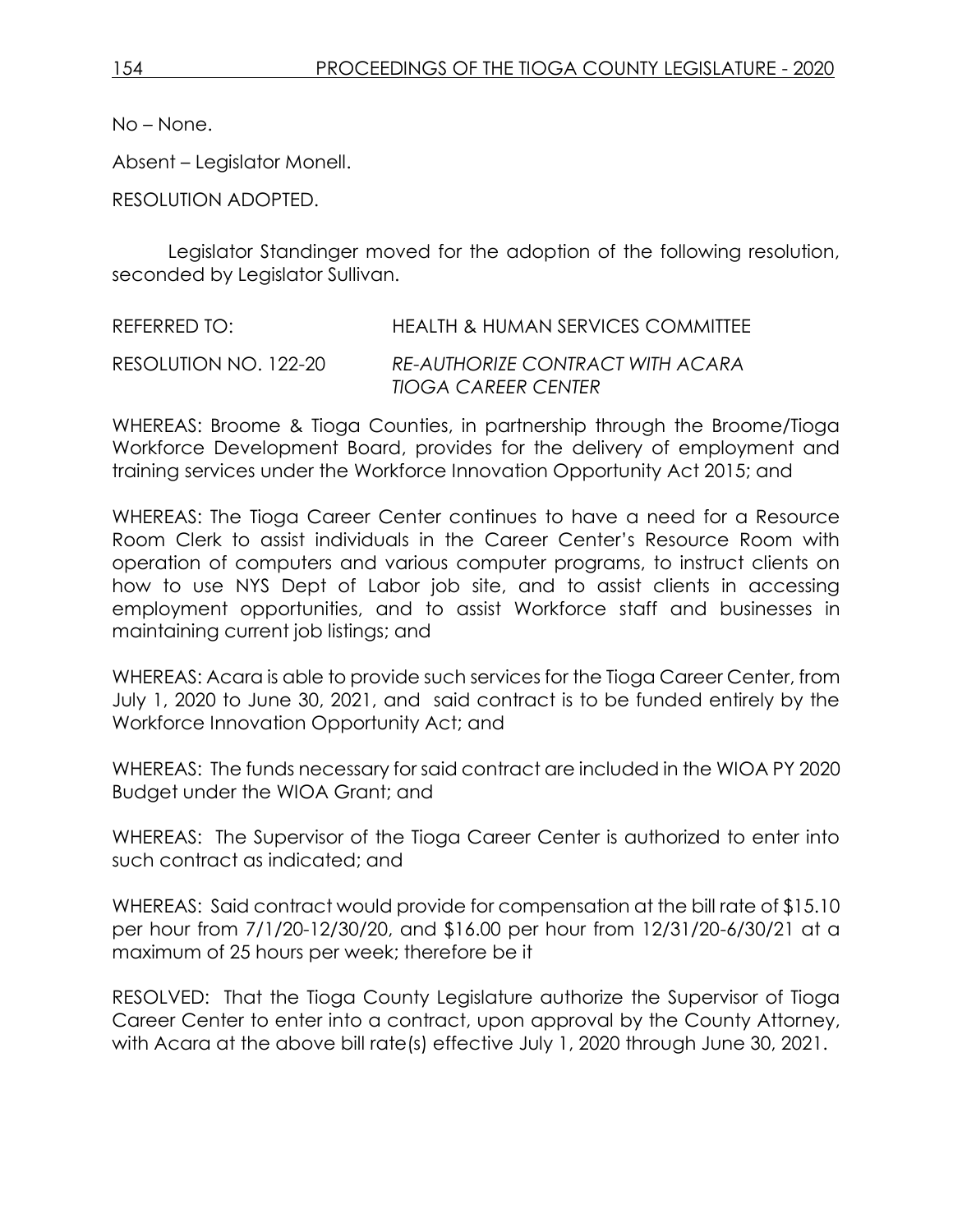ROLL CALL VOTE

Yes – Legislators Standinger, Sullivan, Weston, Balliet, Hollenbeck, Mullen, Roberts, and Sauerbrey.

No – None.

Absent – Legislator Monell.

RESOLUTION ADOPTED.

Legislator Balliet moved for the adoption of the following resolution, seconded by Legislator Hollenbeck.

| REFERRED TO:          | ADMINISTRATIVE SERVICES COMMITTEE<br><b>FINANCE/LEGAL COMMITTEE</b>                                                               |
|-----------------------|-----------------------------------------------------------------------------------------------------------------------------------|
| RESOLUTION NO. 123-20 | AUTHORIZE BOARD OF ELECTIONS TO ENTER INTO<br>PURCHASE AGREEMENT FOR CLEARCOUNT<br><b>BALLOT SCANNING SYSTEM AND AMEND BUDGET</b> |

WHEREAS: Executive Order 202.23 by Governor Cuomo mandated that every eligible voter be mailed an application to request an absentee ballot in response to the coronavirus pandemic; and

WHEREAS: The Tioga County Board of Elections is therefore receiving an inundation of absentee ballot requests, likely to number in the thousands, resulting in an equivalent number of absentee ballots to count after the June 23 primary election; and

WHEREAS: The ClearCount/ClearAudit ballot scanning system by Clear Ballot would reduce the amount of time it takes the BOE to process these ballots from days to hours, and provides the added benefit of automating the 3% audit of voting systems, eliminating days-worth of pre-election prep, and reducing the time needed to complete the actual audit from days to hours; and

WHEREAS: Tioga County has \$68,618.71 remaining grant funding available from the HAVA SHOEBOX program, which would be used to fully reimburse the \$52,260.00 proposed up-front cost; and

WHEREAS: ClearCount/ClearAudit is the only software system approved by New York State as an independent automated post-election audit solution, providing justification for a sole source procurement; and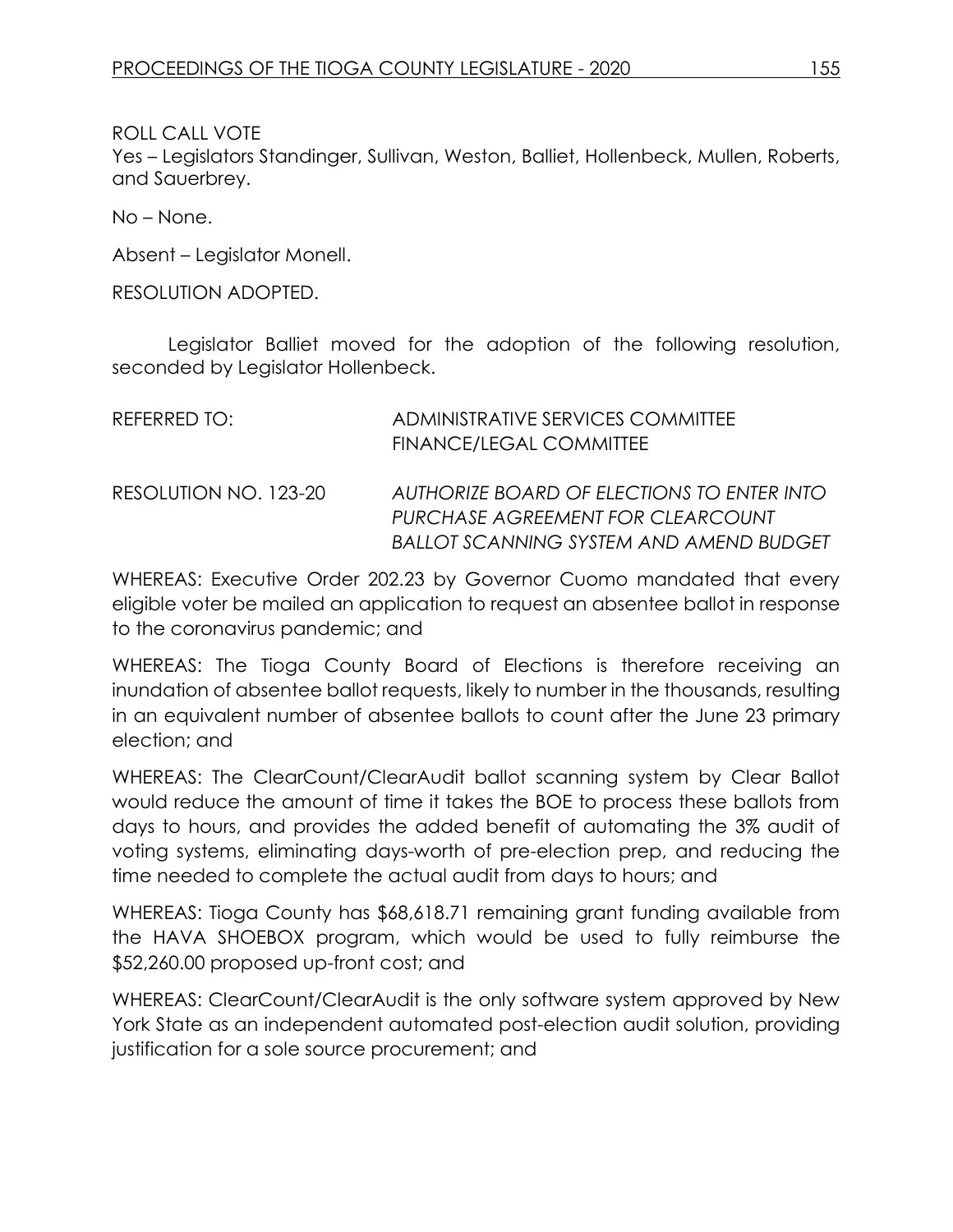WHEREAS: The purchase and subsequent reimbursement of the ClearCount/ClearAudit system would result in an estimated net savings of \$4,480- 5,760 for Tioga County in 2020, as a result of the reduction in hours wage labor; and

WHEREAS: The Board of Elections 2020 budget requires project accounts and funds in order to facilitate the purchase and reimbursement of the ClearCount/ClearAudit system; therefore be it

RESOLVED: That the Tioga County Board of Elections is authorized to:

- (1) Enter into a purchase agreement with Clear Ballot to purchase the ClearCount/ClearAudit solution, pending approval by the County Attorney, for the cost of \$52,260; and
- (2) Create a project code of CC20 under the following 2020 budget accounts for the listed amounts, in order to facilitate the proposed purchase and reimbursement:
	- H1450 440890 (Federal Aid-HAVA Revenue) proj. CC20 \$52,260.00
	- $\bullet$  H1450 520490 (Capital Election Expense) proj. CC20 \$52,260.00

ROLL CALL VOTE

Yes – Legislators Standinger, Sullivan, Weston, Balliet, Hollenbeck, Mullen, Roberts, and Sauerbrey.

No – None.

Absent – Legislator Monell.

RESOLUTION ADOPTED.

Legislator Weston moved for the adoption of the following resolution, seconded by Legislator Hollenbeck.

| REFERRED TO:          | <b>FINANCE/LEGAL COMMITTEE</b>                                                                                                       |
|-----------------------|--------------------------------------------------------------------------------------------------------------------------------------|
| RESOLUTION NO. 124-20 | EXECUTE LEASE FOR OFFICE SPACE<br><b>BETWEEN TIOGA COUNTY AND</b><br><b>TIOGA TOBACCO ASSET SECURITIZATION</b><br><b>CORPORATION</b> |

WHEREAS: It is necessary for the Tioga Tobacco Asset Securitization Corporation to lease office space from Tioga County; and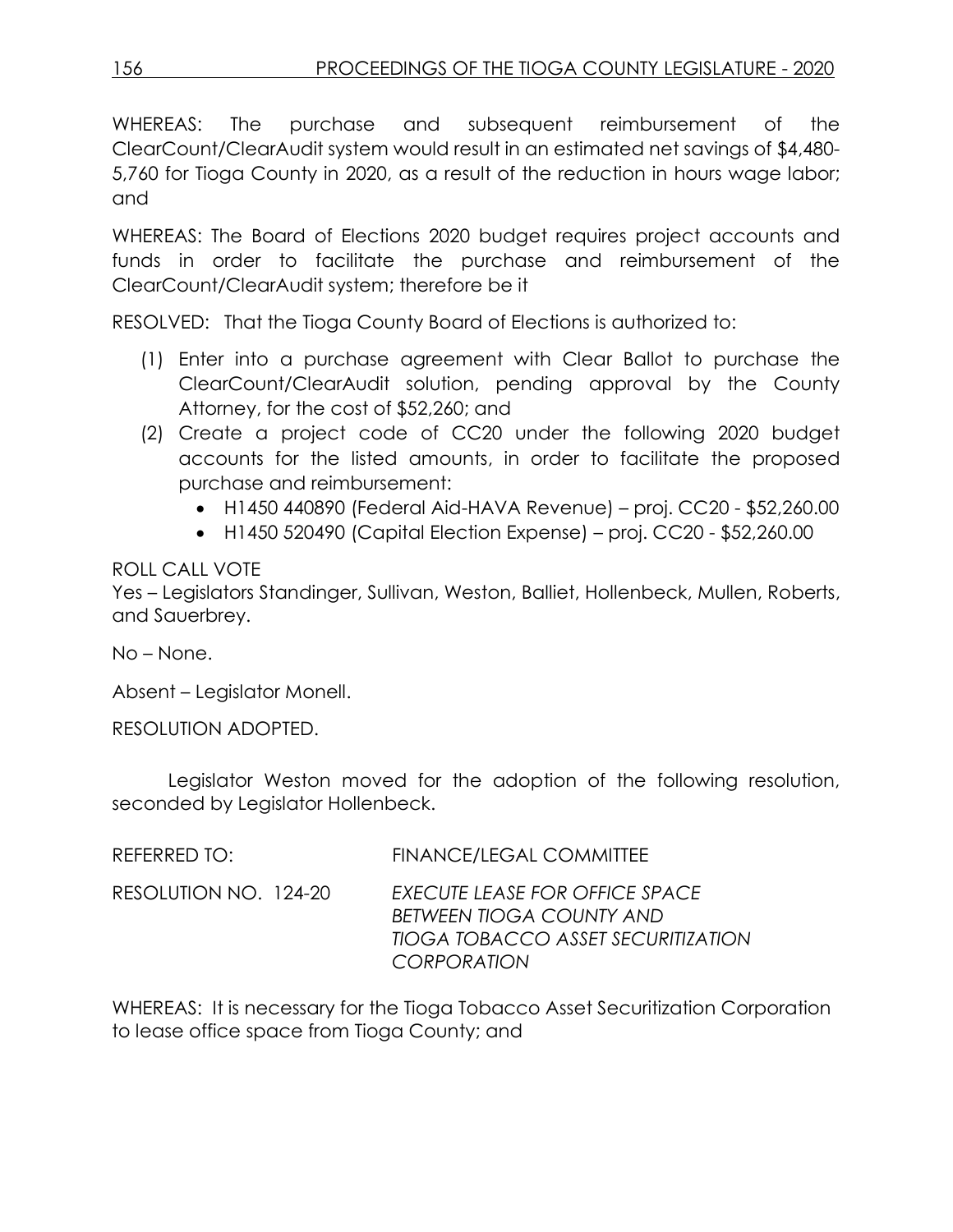WHEREAS: It appears appropriate to enter into a lease for said office space, inclusive of all utilities, equipment, and furniture, at property located at 56 Main Street in the Legislative Office; and

WHEREAS: The lease of said office space is for a period of one year and will automatically renew annually until terminated; now therefore be it

RESOLVED: That the Chair of the Legislature is hereby authorized to sign a lease with the Tioga Tobacco Asset Securitization Corporation for the lease of said office space located at 56 Main Street, Owego, New York.

ROLL CALL VOTE Yes – Legislators Standinger, Sullivan, Weston, Balliet, Hollenbeck, Mullen, Roberts, and Sauerbrey.

No – None.

Absent – Legislator Monell.

RESOLUTION ADOPTED.

Legislator Mullen moved for the adoption of the following resolution, seconded by Legislator Hollenbeck.

| REFERRED TO:          | <b>PUBLIC SAFETY COMMITTEE</b><br>PERSONNEL COMMITTEE                                      |
|-----------------------|--------------------------------------------------------------------------------------------|
| RESOLUTION NO. 125-20 | AUTHORIZE APPOINTMENT OF<br><b>CAPTAIN – OPERATIONS OFFICER</b><br><b>SHERIFF'S OFFICE</b> |

WHEREAS: Legislative approval is required for any appointment to a non-union position within Tioga County; and

WHEREAS: Due to a promotion, the position of Captain – Operations Officer, within the Sheriff's Office, will become vacant on June 10, 2020; and

WHEREAS: The Sheriff has identified a qualified candidate from the certified eligible list and would like to backfill the position immediately; and

WHEREAS: During the June 4, 2020 Legislative Worksession, consensus was given to the Sheriff on the salary offer for his selected candidate; therefore be it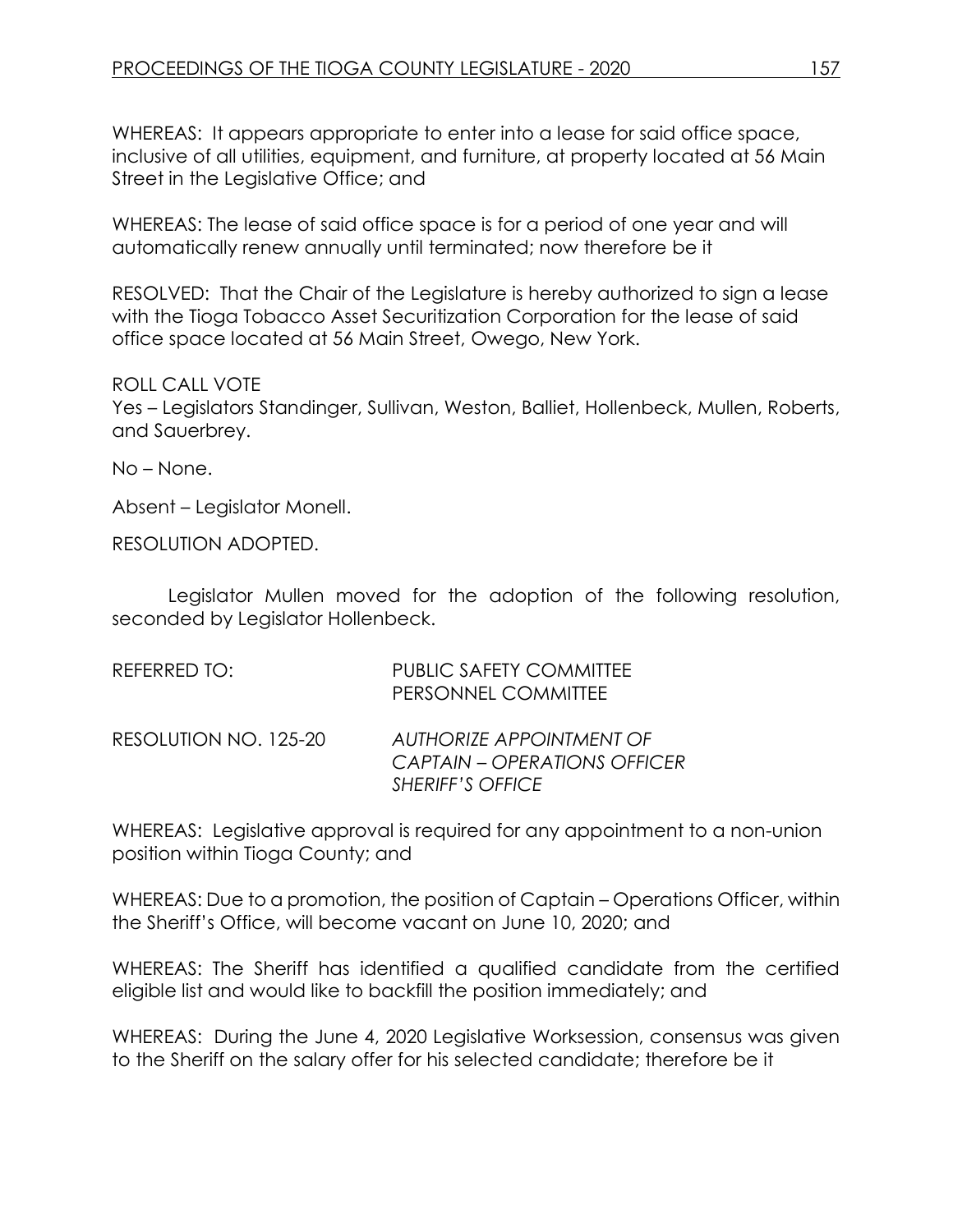RESOLVED: That the Sheriff is hereby authorized to promote Shawn Nalepa to the title of Captain – Operations Officer at an annual, non-union salary of \$83,000 effective June 10, 2020.

ROLL CALL VOTE Yes – Legislators Standinger, Sullivan, Weston, Balliet, Hollenbeck, Mullen, Roberts, and Sauerbrey.

No – None.

Absent – Legislator Monell.

RESOLUTION ADOPTED.

Legislator Mullen moved for the adoption of the following resolution, seconded by Legislator Hollenbeck.

REFERRED TO: PUBLIC SAFETY COMMITTEE PERSONNEL COMMITTEE

RESOLUTION NO. 126-20 *AUTHORIZE APPOINTMENT OF UNDERSHERIFF SHERIFF'S OFFICE*

WHEREAS: Legislative approval is required for any appointment to a non-union position within Tioga County; and

WHEREAS: Due to a retirement, the position of Undersheriff within the Sheriff's Office became vacant on May 19, 2020; and

WHEREAS: The Sheriff has identified a qualified candidate to appoint to the position; and

WHEREAS: During the June 4, 2020, Legislative Worksession, consensus was given to the Sheriff on the salary offer for his selected candidate; therefore be it

RESOLVED: That the Sheriff is hereby authorized to promote Rich Hallett to the title of Undersheriff at an annual, non-union salary of \$88,000 effective June 10, 2020.

ROLL CALL VOTE

Yes – Legislators Standinger, Sullivan, Weston, Balliet, Hollenbeck, Mullen, Roberts, and Sauerbrey.

No – None.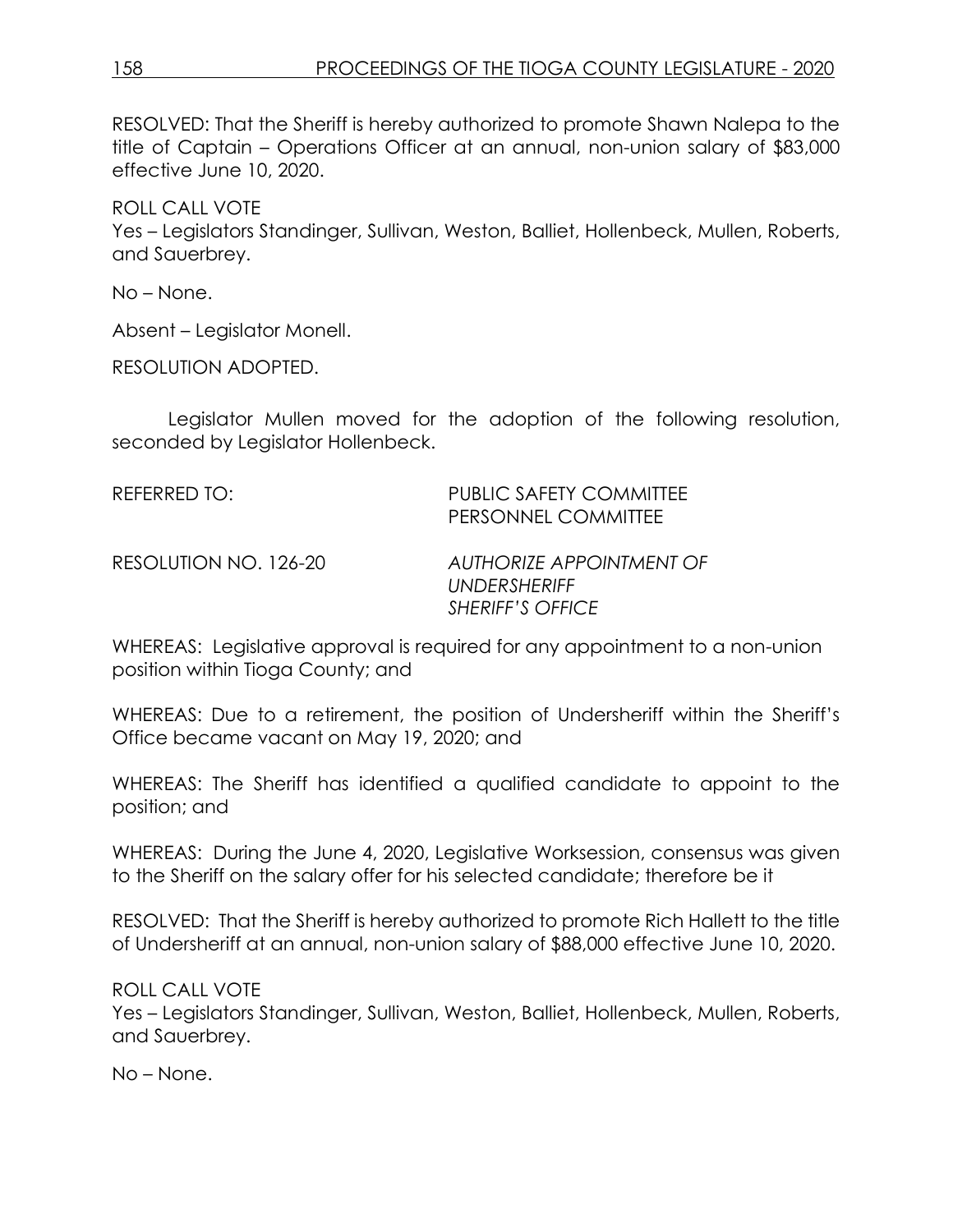Absent – Legislator Monell.

RESOLUTION ADOPTED.

Legislator Mullen moved for the adoption of the following resolution, seconded by Legislator Hollenbeck.

| REFERRED TO:          | PUBLIC SAFETY COMMITTEE<br>PERSONNEL COMMITTEE                                             |
|-----------------------|--------------------------------------------------------------------------------------------|
| RESOLUTION NO. 127-20 | EXTEND DURATION OF TEMPORARY<br><b>ACCOUNTING ASSOCIATE 1 POSITION</b><br>SHERIFF'S OFFICE |

WHEREAS: Resolution 29-20 authorized the creation and hiring of one temporary, full-time Accounting Associate 1 position within the Sheriff's Office; and

WHEREAS: The Sheriff desires to extend this position through December 31, 2020; therefore be it

RESOLVED: That said temporary position be extended through December 31, 2020 at the hourly rate of \$13.19.

ROLL CALL VOTE

Yes – Legislators Standinger, Sullivan, Weston, Balliet, Hollenbeck, Mullen, Roberts, and Sauerbrey.

No – None.

Absent – Legislator Monell.

RESOLUTION ADOPTED.

Legislator Hollenbeck moved for the adoption of the following resolution, seconded by Legislator Balliet.

| REFERRED TO:          | PERSONNEL COMMITTEE<br><b>LEGISLATIVE WORKSESSION</b> |
|-----------------------|-------------------------------------------------------|
| RESOLUTION NO. 128-20 | STANDARD WORK DAY AND<br><b>REPORTING RESOLUTION</b>  |

WHEREAS: The New York State Retirement System created new reporting regulations in 2009 that require establishment of terms and work hours for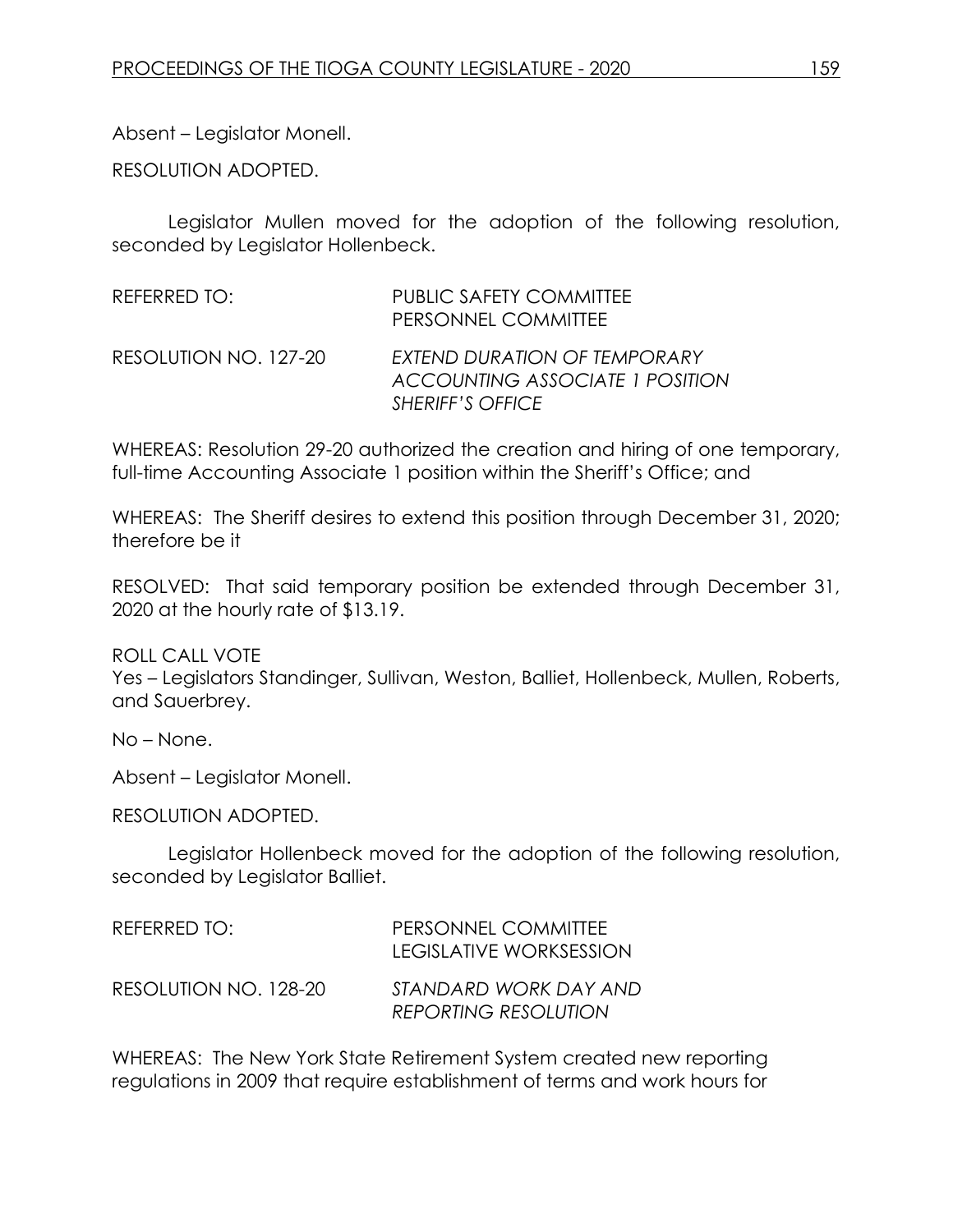elected and appointed officials and a resolution stating such at the onset of each term; therefore be it

RESOLVED: That the County of Tioga hereby establishes the following as standard work days for elected and appointed officials, and will report the following days worked to the New York State and Local Employees' Retirement System based on the record of activities maintained and submitted by the following officials to the Clerk of this body;

| <b>Title</b>             | <b>Name</b>  | <b>Standard</b><br><b>Work Day</b><br>(Hrs/day) | <b>Term</b><br><b>Begins/Ends</b> | <b>Participates</b><br>in<br>Employer's<br>Time<br>Keeping<br>System<br>(Y/N) | Days/Month<br>(based on<br>Record of<br>Activities) |
|--------------------------|--------------|-------------------------------------------------|-----------------------------------|-------------------------------------------------------------------------------|-----------------------------------------------------|
| <b>Elected Officials</b> |              |                                                 |                                   |                                                                               |                                                     |
|                          |              |                                                 | $01/01/20 -$                      |                                                                               |                                                     |
| County Clerk             | Andrea Klett |                                                 | 12/31/23                          | N                                                                             | 21.47                                               |

I, Cathy Haskell, Secretary/Clerk of the governing board of the County of Tioga, of the State of New York, do hereby certify that I have compared the foregoing with the original resolution passed by such board at a legally convened meeting held on the 9<sup>th</sup> day of June, 2020 on file as part of the minutes of such meeting, and that same is a true copy thereof and the whole of such original.

IN WITNESS WHEREOF, I have hereunto set my hand and the seal of the Tioga County Legislature on this 9th day of June, 2020.

Tioga County Legislative Clerk

\_\_\_\_\_\_\_\_\_\_\_\_\_\_\_\_\_\_\_\_\_\_\_\_\_\_\_\_\_\_\_\_\_

Affidavit of Posting: I, Cathy Haskell, being duly sworn, depose and say that the posting of the resolution began on June 9, 2020 and continued for at least 30 days. That the resolution was available to the public on the

□ Employer's website at [www.tiogacountyny.com](http://www.tiogacountyny.com/)

□ Official sign board at Tioga County Legislative Office.

□ Main Entrance Clerk's Office at \_\_\_\_\_\_\_\_\_\_\_\_\_\_\_\_\_\_\_\_\_

ROLL CALL VOTE

Yes – Legislators Standinger, Sullivan, Weston, Balliet, Hollenbeck, Mullen, Roberts, and Sauerbrey.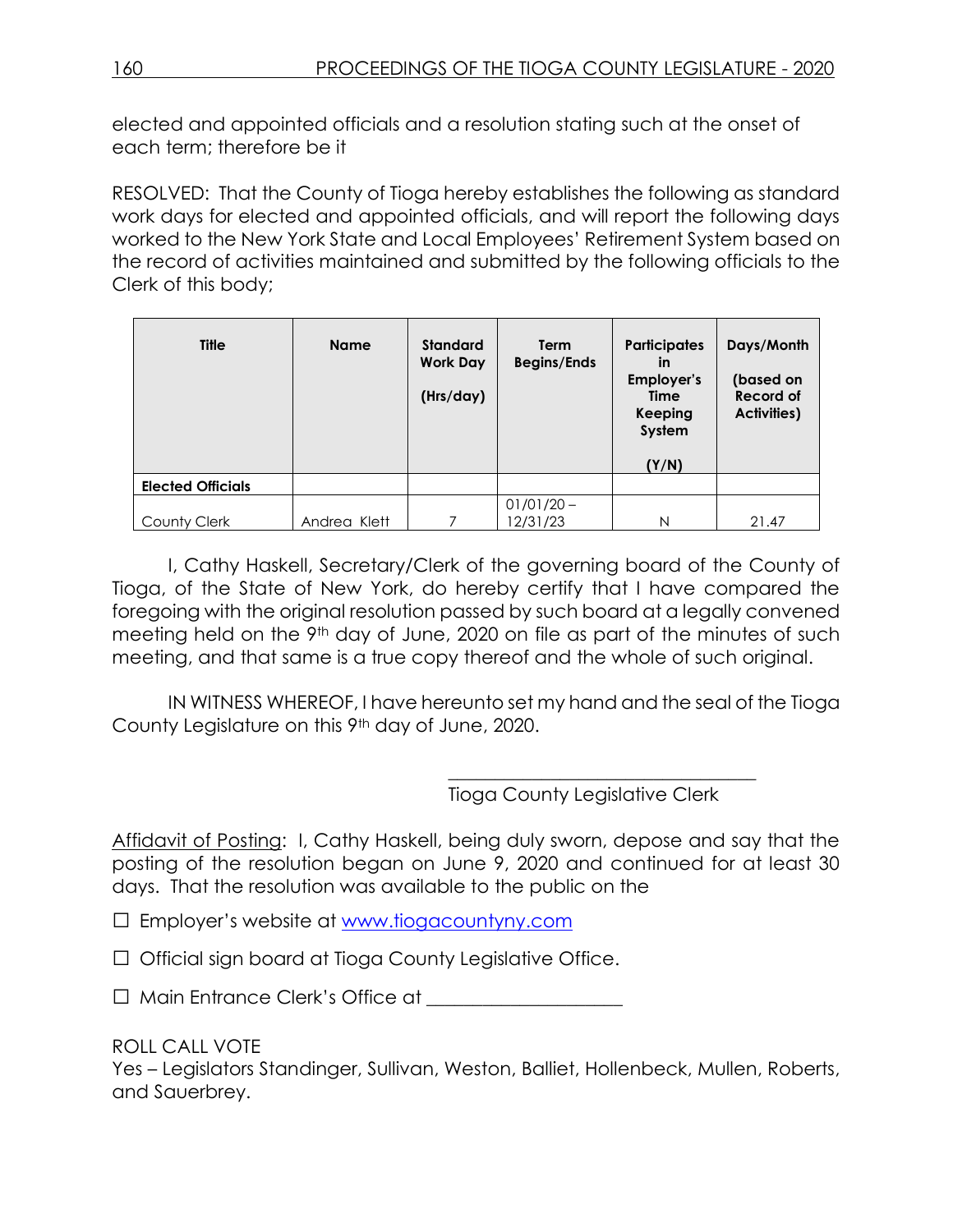No – None.

Absent – Legislator Monell.

## RESOLUTION ADOPTED.

Legislator Hollenbeck made a motion to bring forth two late-file resolutions for Legislature consideration, seconded by Legislator Roberts. Motion carried.

Legislator Hollenbeck moved for the adoption of the following resolution, seconded by Legislator Sullivan.

| REFERRED TO:          | <b>FINANCE/LEGAL COMMITTEE</b>                                                                                                     |
|-----------------------|------------------------------------------------------------------------------------------------------------------------------------|
| RESOLUTION NO. 129-20 | <b>RESOLUTION CALLING ON THE</b><br>STATE OF NEW YORK TO RELEASE ENHANCED<br>FEDERAL MEDICAID MATCHING FUNDS TO<br><b>COUNTIES</b> |

WHEREAS: In response to the COVID-19 pandemic, Congress has enacted extraordinary measures to help states and localities with increased costs and lost revenue; and

WHEREAS: A key action enacted by the federal government was a 6.2 percent increase in the federal medical assistance percentage (FMAP); and

WHEREAS: Congress has used this mechanism to provide fiscal relief to states and their local government Medicaid funding partners to reduce the financial burden they often experience in an economic downturn; and

WHEREAS: We understand the State of New York has already drawn down about \$2.5 billion for the period January 1, 2020 through June 30, 2020; and

WHEREAS: Under federal law a portion of these funds are required to be passed through to counties; and

WHEREAS: We estimate the local share is about 20 percent; and

WHEREAS: Counties are struggling with higher costs associated with responding to COVID-19 and experiencing extensive revenue declines due to the shutdown of large swaths of the economy; and

WHEREAS: In addition to mounting losses in local revenues, counties are also expecting significant cuts in state aid; and

WHEREAS: Many counties have enacted plans to reduce non-mandated expenses to the degree they can without sacrificing public health and safety; and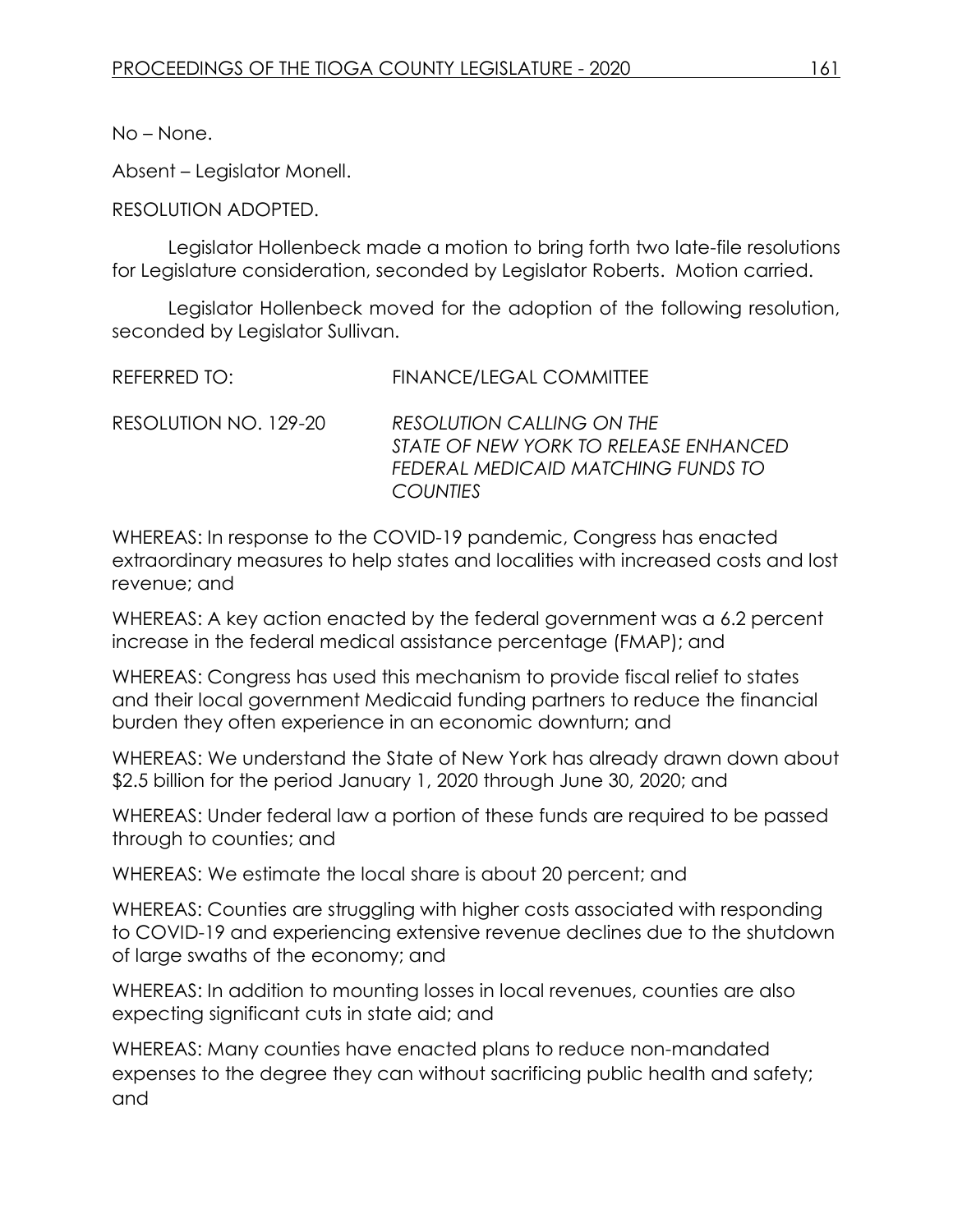WHEREAS: These expense reductions also require a review of the workforce, including layoffs; and

WHEREAS: We project that each quarter of enhanced FMAP funding is worth hundreds of millions of dollars for counties; and

WHEREAS: The State has been holding three years of similar enhanced FMAP payments owed to counties under the Affordable Care Act that are worth hundreds of millions of dollars; therefore be it

RESOLVED: That the County of Tioga is requesting that the State immediately release the first quarter of enhanced Medicaid federal matching funds for the pandemic response to Tioga County to provide some partial fiscal relief to the current conditions; and be it further

RESOLVED: We request that the State provide a timeline to all counties on the release of the enhanced federal Medicaid matching funds related to the Affordable Care Act that have been withheld for years and the likely mechanism on how these funds will be delivered to counties; and be it further

RESOLVED: We understand the State is experiencing severe fiscal stress, as well, and we want to work cooperatively with the State to develop a plan on the release of the withheld federal enhanced Medicaid funds due to counties under the Affordable Care Act and future pandemic FMAP increased funding; and be it further

RESOLVED: That this resolution be sent to Governor Andrew M. Cuomo, the New York State Legislature, the New York State Congressional Delegation, the New York State Association of Counties, and all others deemed necessary and appropriate.

ROLL CALL VOTE

Yes – Legislators Standinger, Sullivan, Weston, Balliet, Hollenbeck, Mullen, Roberts, and Sauerbrey.

No – None.

Absent – Legislator Monell.

RESOLUTION ADOPTED.